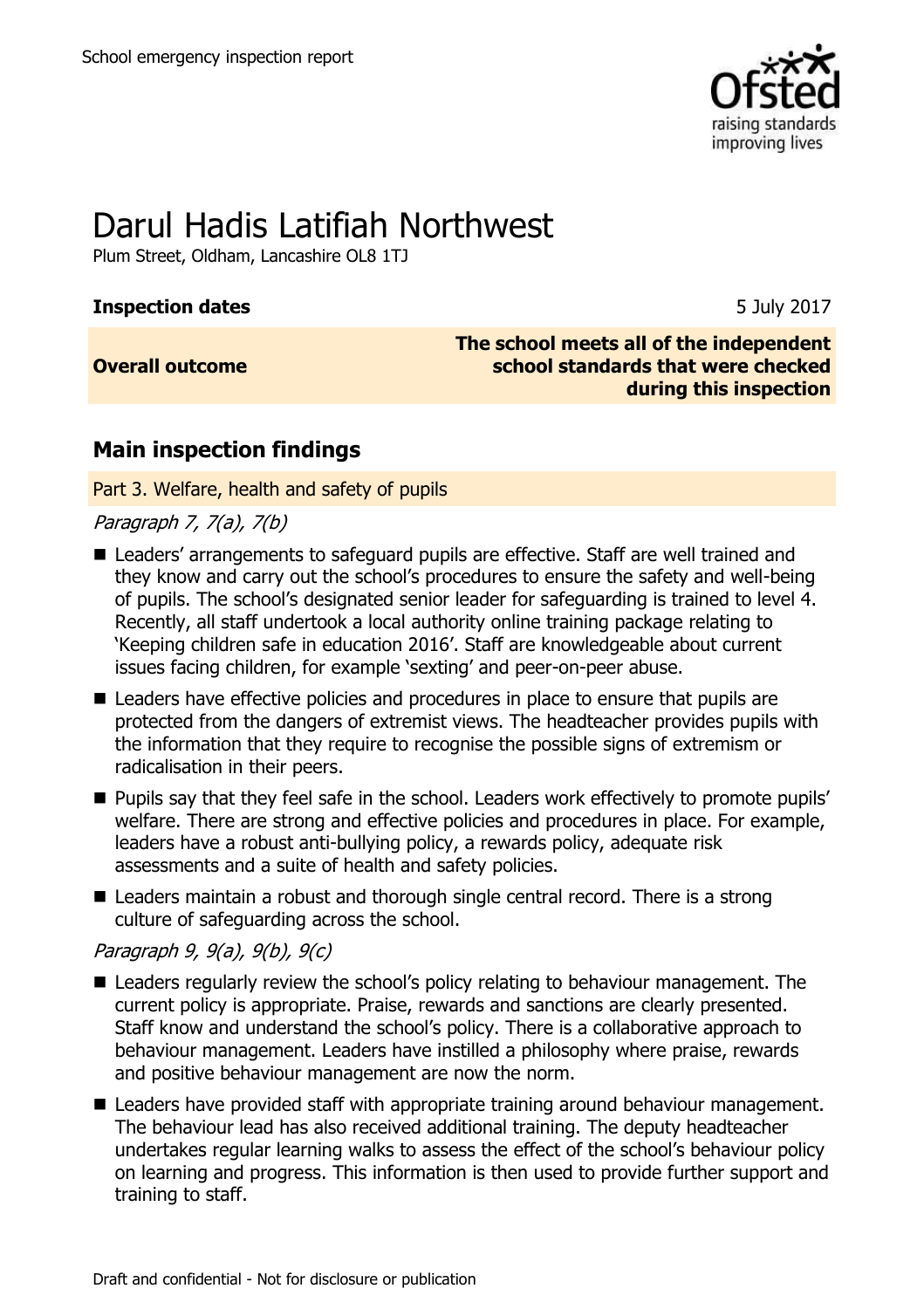

- There is a strong commitment to rewards. Pupils are regularly awarded certificates for good behaviour. Pupils who behave well are invited to lunch with the headteacher, are taken on trips and can order special food into school on a Friday. House points are awarded every lesson. Phone calls are made to parents where improvements in pupils' behaviour is noteworthy.
- Leaders have a strict set of standards. Pupils who are late are expected to do additional work, known as 'pages', in their break or lunchtimes. This strategy is being developed to promote stronger rates of learning and progress. Since this strategy has been introduced, pupils' lateness has declined significantly.
- Sanctions are appropriate. Leaders discuss any incidents of poor behaviour as they arise. Leaders have made the link between high-quality teaching and good behaviour for learning. They recognise that staff need further training on planning for the different needs of pupils to maintain strong behaviour in lessons.
- Records are appropriate and thorough. However, leaders have plans to strengthen further their reporting to the proprietor about behavioural issues. This is so that leaders can be more stringently held to account for improvements in the quality of provision.
- Leaders recognised that previous behaviour systems were escalating the consequences for poor behaviour too quickly. The changes that have been made to ensure that the focus is on positive behaviour management have seen a reduction in the number of recorded incidents of poor behaviour.
- Leaders have ensured that the independent school standards that were checked in this part have been met.

#### Part 6. Provision of information

#### Paragraph 32(1), 32(1)(c)

- The proprietor and leaders meet the requirement to publish the safeguarding policy on the school's website.
- Leaders have ensured that the independent school standards that were checked in this part have been met.

#### Part 8. Quality of leadership in and management of schools

Paragraph 34(1), 34(1)(a), 34(1)(b) and 34(1)(c)

- Leaders demonstrate appropriate skills, knowledge and understanding to ensure that the independent school standards are met. Leaders want the school to be the best that it can be. There is a culture of evaluation and improvement. Leaders are outward-facing and are open to support and challenge.
- Leaders actively promote the well-being of pupils. Pupils' safety is of paramount importance. Leaders have refined systems and procedures to meet the needs of pupils more effectively. The school council is active in supporting further improvement. Leaders actively seek pupils' views to improve the school further.
- Leaders have ensured that the independent school standards that were checked in this part have been met.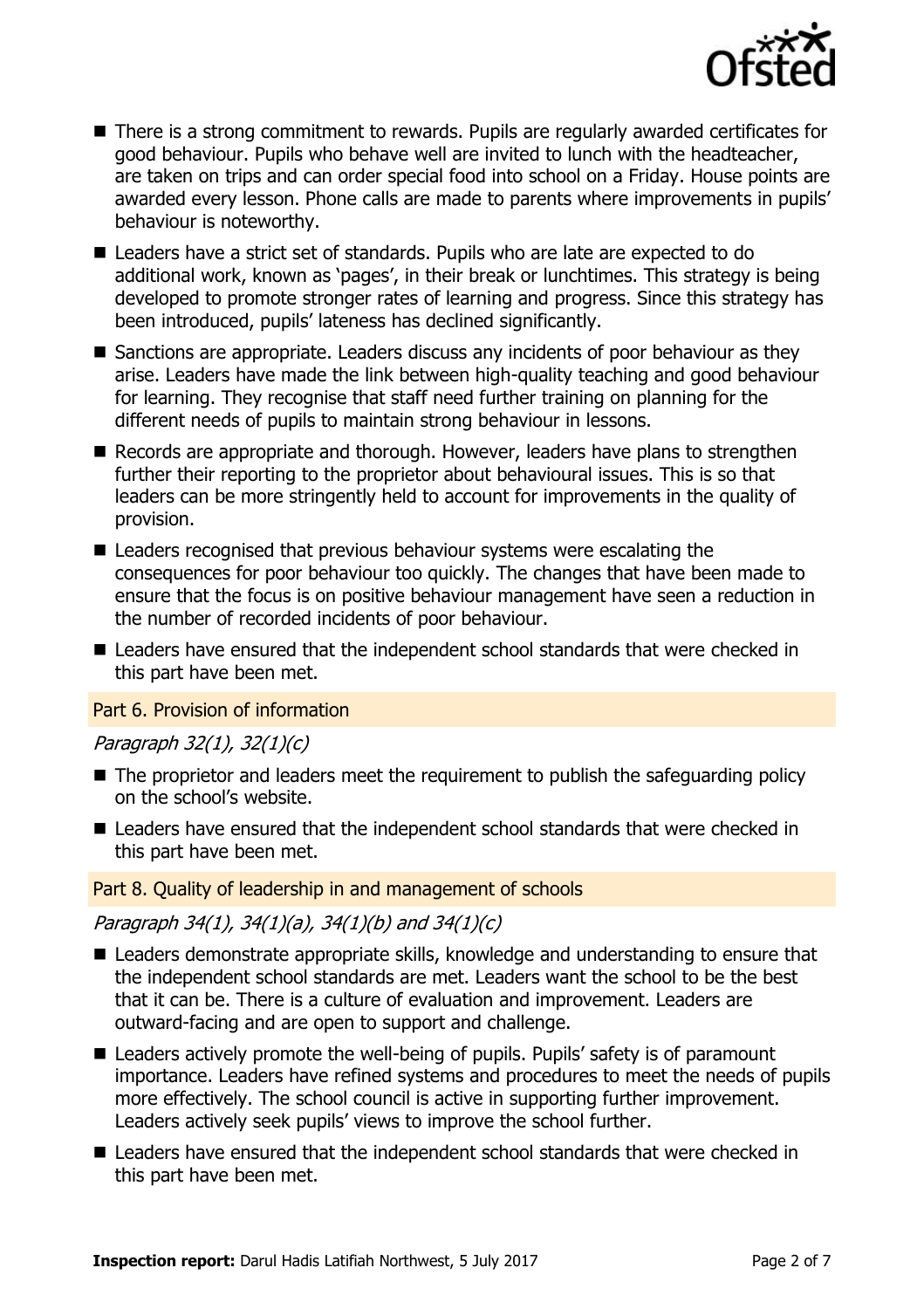

## **Compliance with regulatory requirements**

The school meets the requirements of the schedule to the Education (Independent School Standards) Regulations 2014 ('the independent school standards') and associated requirements that were checked during this inspection. Not all of the standards and associated requirements were checked during this inspection.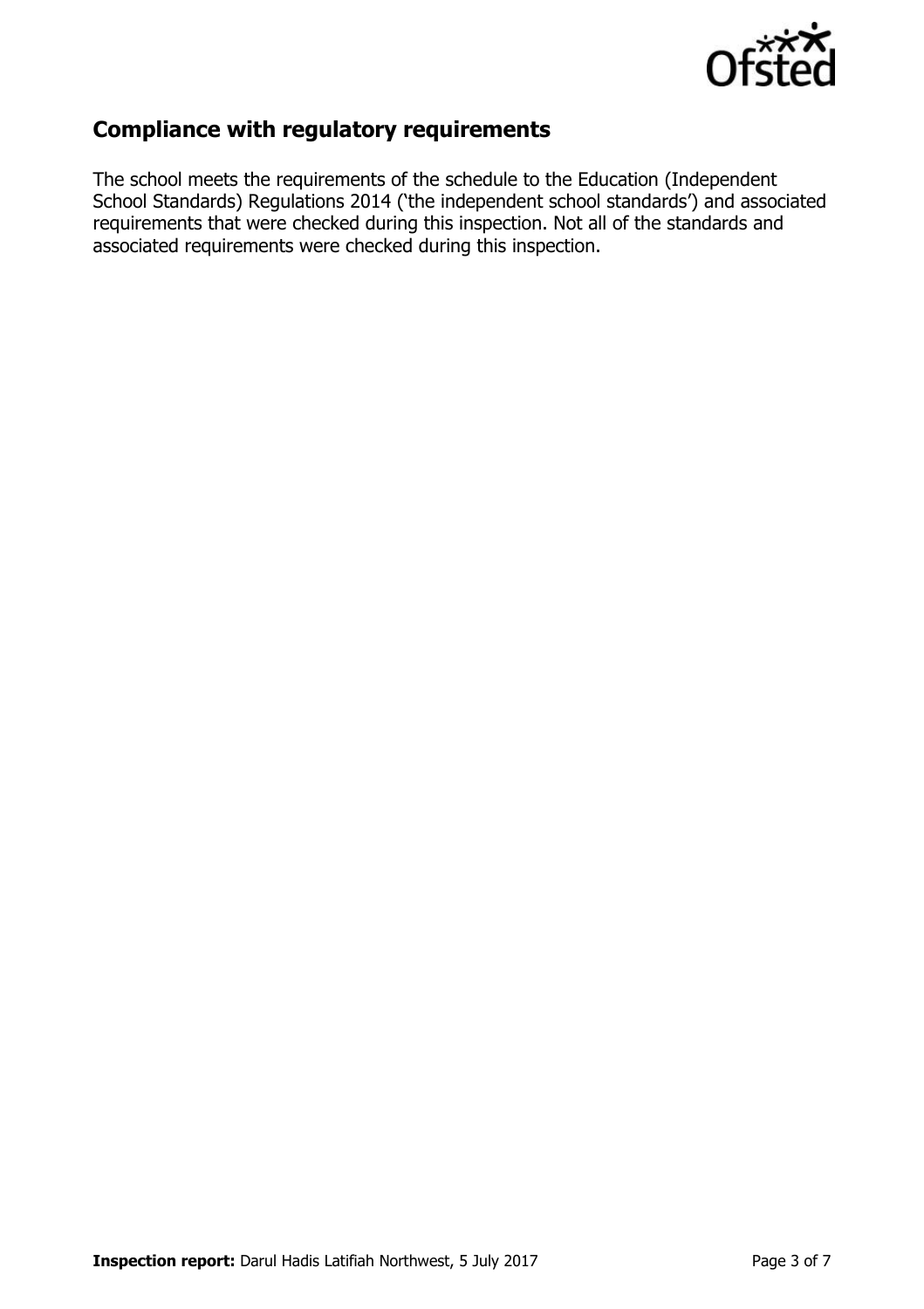

## **School details**

| Unique reference number | 138568   |
|-------------------------|----------|
| DfE registration number | 353/6001 |
| Inspection number       | 10034356 |

This inspection was carried out under section 109(1) and (2) of the Education and Skills Act 2008, the purpose of which is to advise the Secretary of State for Education about the school's suitability for continued registration as an independent school.

| Type of school                       | Secondary               |
|--------------------------------------|-------------------------|
| <b>School status</b>                 | Independent school      |
| Age range of pupils                  | 11 to 16                |
| <b>Gender of pupils</b>              | <b>Boys</b>             |
| Number of pupils on the school roll  | 79                      |
| Proprietor                           | Mohammad Abdul Musabbir |
| <b>Headteacher</b>                   | Mr Salman Chowdhury     |
| Annual fees (day pupils)             | £2,300                  |
| Telephone number                     | 0161 627 4422           |
| Website                              | www.dhlnw.org.uk        |
| <b>Email address</b>                 | info@dhlnw.org.uk       |
| Date of previous standard inspection | 10-12 May 2016          |

### **Information about this school**

- Darul Hadis Latifiah Northwest is an independent secondary day school located in a residential and commercial district of Oldham. It was set up in August 2012 to provide Islamic-faith-based education for boys.
- **Pupils are mainly of Bangladeshi origin.**
- $\blacksquare$  The school is registered for a maximum of 110 pupils aged from 11 to 16 years.
- The school's vision is 'to achieve excellence in all that we do. In doing so we aim to prepare our pupils for the rapidly growing world in the 21st century.' It aims for 'the highest level of achievement in religious, cultural, social, spiritual, moral and academic performance by providing opportunities for pupils to reach their full potential'.
- Currently, there are 79 pupils on roll.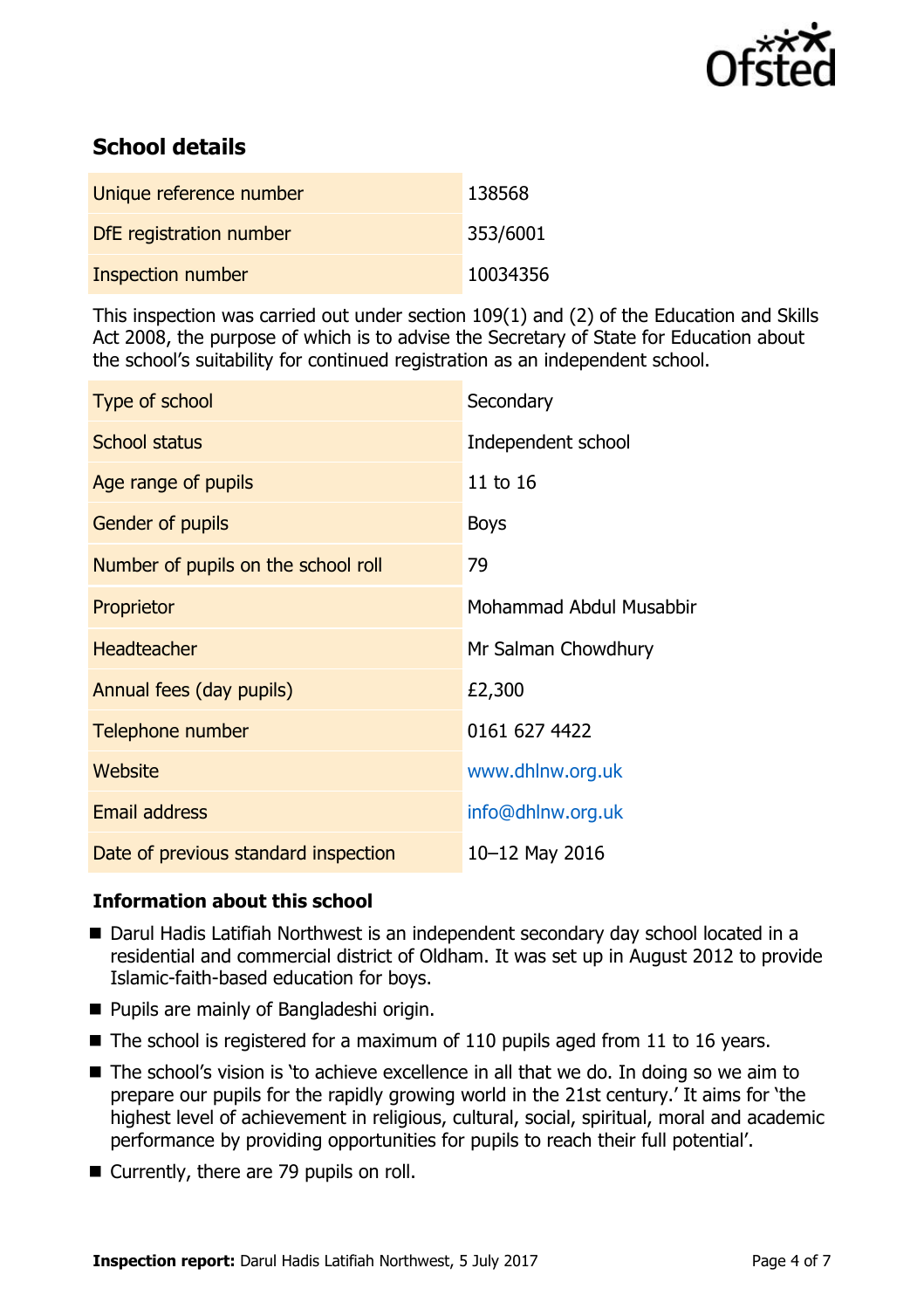

- None of the pupils have special educational needs and/or disabilities.
- Most pupils speak English as an additional language.
- Parents and carers pay all the fees.
- The school does not make use of any alternative off-site provision.
- The school received its previous standard inspection in May 2016.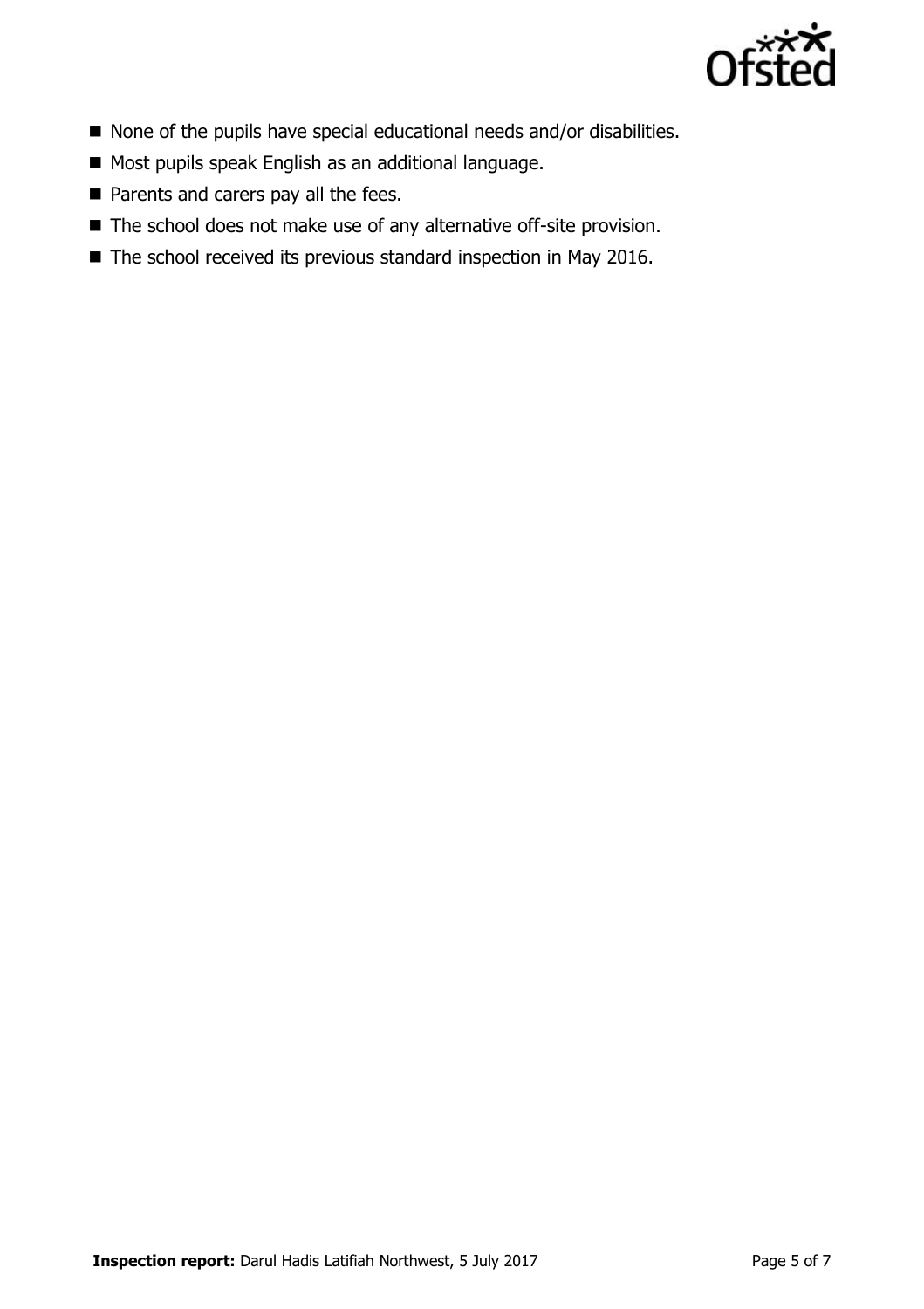

## **Information about this inspection**

- This inspection was carried out at the request of the registration authority for independent schools due to complaints about the sanctions applied for incidents of poor behaviour.
- This inspection was conducted without notice.
- The inspection focused on pupils' welfare and safety, with reference to safeguarding and behaviour management. It also focused on the quality of the school's leadership and management.
- Meetings were held with the proprietor, the headteacher, the deputy headteacher, the behaviour lead and three teachers from the school. Meetings were also held formally with pupils from key stages 3 and 4.
- The inspector scrutinised documentation relating to safeguarding and the welfare of pupils. A review of the behaviour policy, anti-bullying policy and whistleblowing policy was also undertaken. Attendance registers and behaviour records were checked.
- Three lessons were observed. Two lessons were jointly observed with the deputy headteacher.
- Staff training records were reviewed in relation to safeguarding and behaviour management.
- A review of the school's website was undertaken.

#### **Inspection team**

Jonathan Smart, lead inspector **Her Majesty's Inspector**